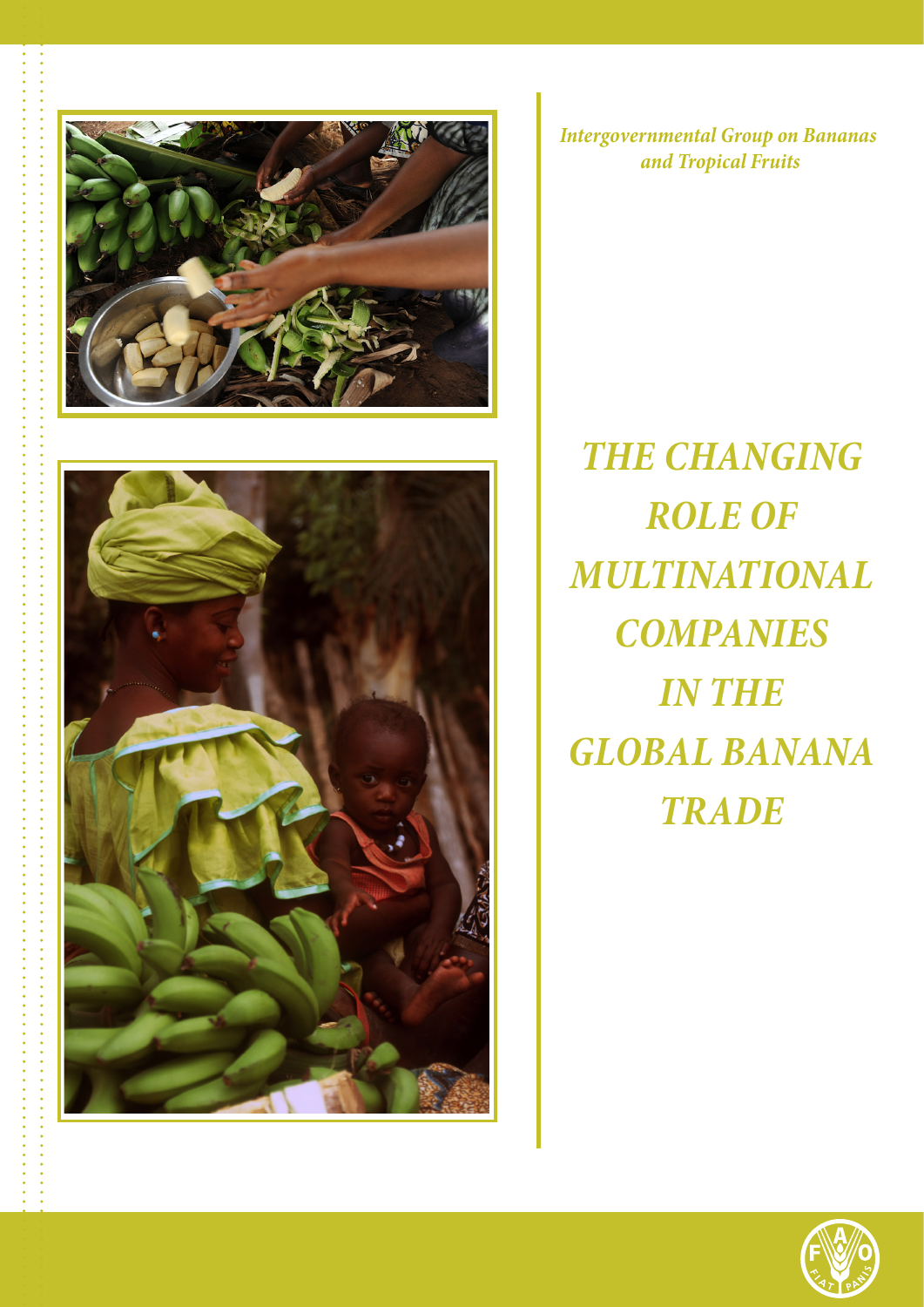## *The Changing Role of Multinational Companies in the Global Banana Trade*

*Market and Policy Analyses of Raw Materials, Horticulture and Tropical (RAMHOT) Products Team*

FOOD AND AGRICULTURE ORGANIZATION OF THE UNITED NATIONS Rome, 2014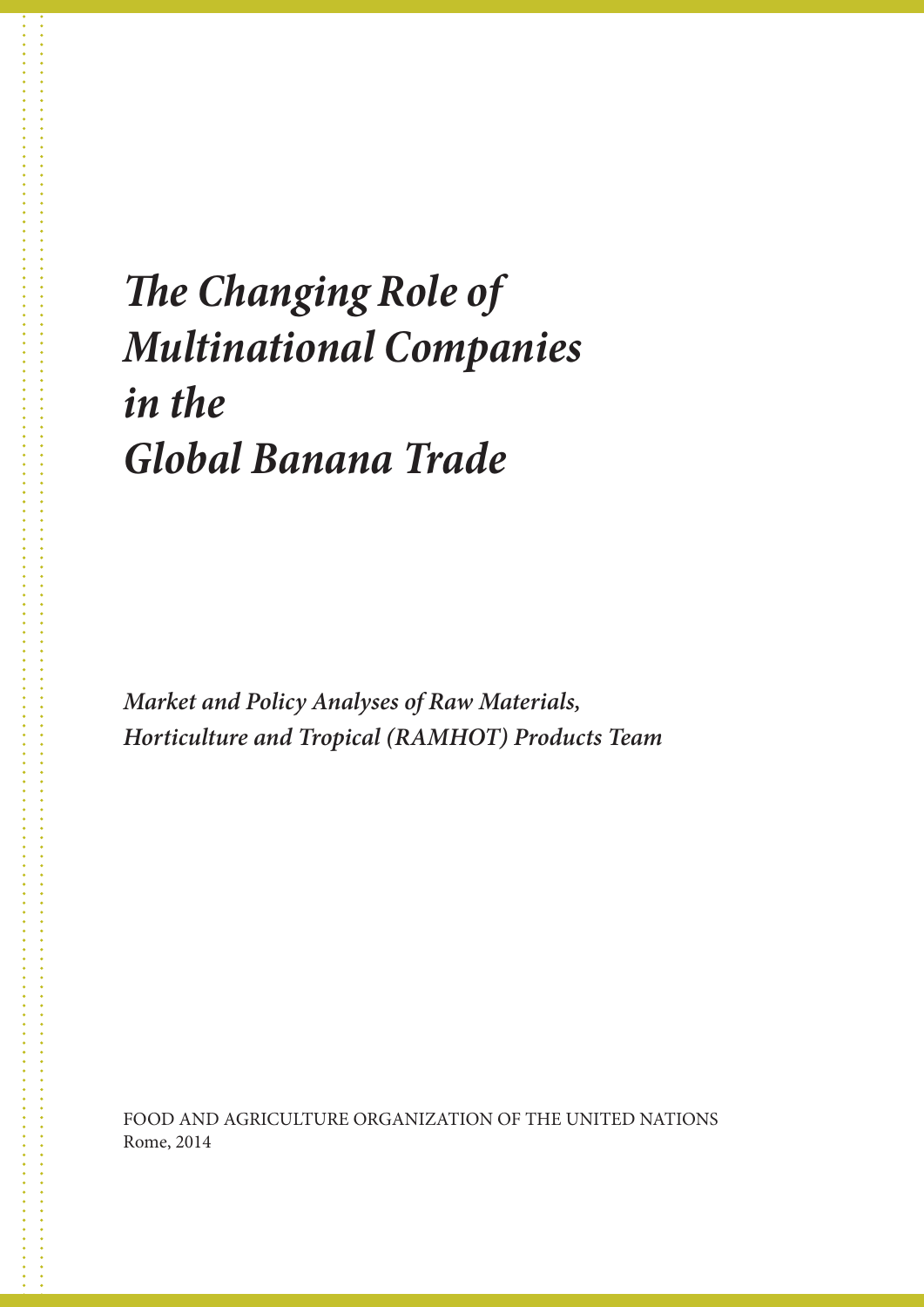The designations employed and the presentation of material in this information product do not imply the expression of any opinion whatsoever on the part of the Food and Agriculture Organization of the United Nations (FAO) concerning the legal or development status of any country, territory, city or area or of its authorities, or concerning the delimitation of its frontiers or boundaries. The mention of specific companies or products of manufacturers, whether or not these have been patented, does not imply that these have been endorsed or recommended by FAO in preference to others of a similar nature that are not mentioned.

The views expressed in this information product are those of the author(s) and do not necessarily reflect the views or policies of FAO.

FAO encourages the use, reproduction and dissemination of material in this information product. Except where otherwise indicated, material may be copied, downloaded and printed for private study, research and teaching purposes, or for use in non-commercial products or services, provided that appropriate acknowledgement of FAO as the source and copyright holder is given and that FAO's endorsement of users' views, products or services is not implied in any way.

All requests for translation and adaptation rights, and for resale and other commercial use rights should be made via www.fao.org/contact-us/licence-request or addressed to copyright@fao.org.

FAO information products are available on the FAO website (www.fao.org/publications) and can be purchased through publications-sales@fao.org.

© FAO 2014

Cover photographs: ©FAO/Simon Maina ©FAO/Antonello Proto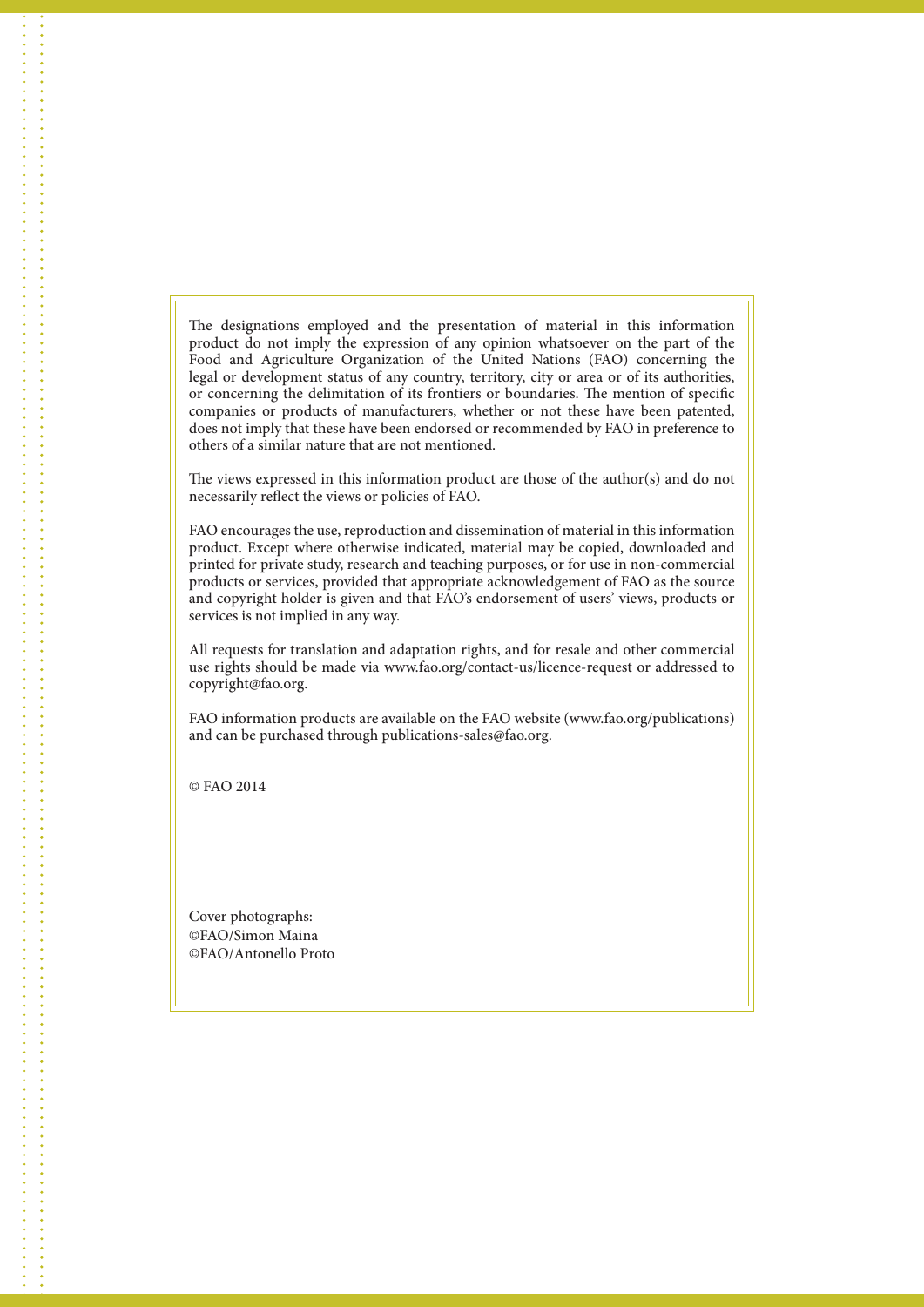On 10 March 2014, Chiquita, the largest banana trading company in the world, and Fyffes, one of the main suppliers to the European market, announced a merger, making the new company ChiquitaFyffes, an undisputed leader in the banana market. Together the two companies control 18.7% of global banana exports, substantially more than its closest competitors, del Monte (12.2%) and Dole (11.4%). Chiquita supplies mostly the US (61% of the company's banana sales), while Fyffes, based in Ireland, supplies primarily Europe (81% of banana operations). As a result of the merger, 47% of the operations will take place in the US, 46% in Europe, with the remaining 7% accruing to other markets<sup>1</sup>.

Multinational trading companies, and in particular the three largest banana traders (Chiquita, Dole and del Monte), have historically played a major role in the international banana trade, exerting substantial market power in particular on the purchasing side. These vertically integrated multinational firms engage in production, purchase, transport, and marketing of bananas. They own fleet and ripening facilities, and have their own distribution networks in the importing countries, creating important economies of scale. The scope of their operations and their influence over the banana trade have, however, changed over time. The combined market share of the top three companies was at its highest in the 1980's, when they controlled almost two thirds (65.3%) of global banana exports<sup>2</sup>, and the share has gradually declined since. In 2013, the market share of the top three companies was slightly over one third (36.6%) and the share of the top five companies was 44.4%, down from 70% in 2002. As a consequence, other companies now account for over half of all exports.



## Market shares of selected companies in global banana exports, by volume

Source: 2002 data: "The World Banana Economy", FAO, 2003. 2013 data: Own calculations based on companies' annual reports and presentations. For Noboa, AEBE data were used (http://www.aebe.com.ec)

<sup>1</sup> Chiquita and Fyffes Investor Presentation, March 10, 2014

<sup>2</sup> "The World Banana Economy", FAO, 2003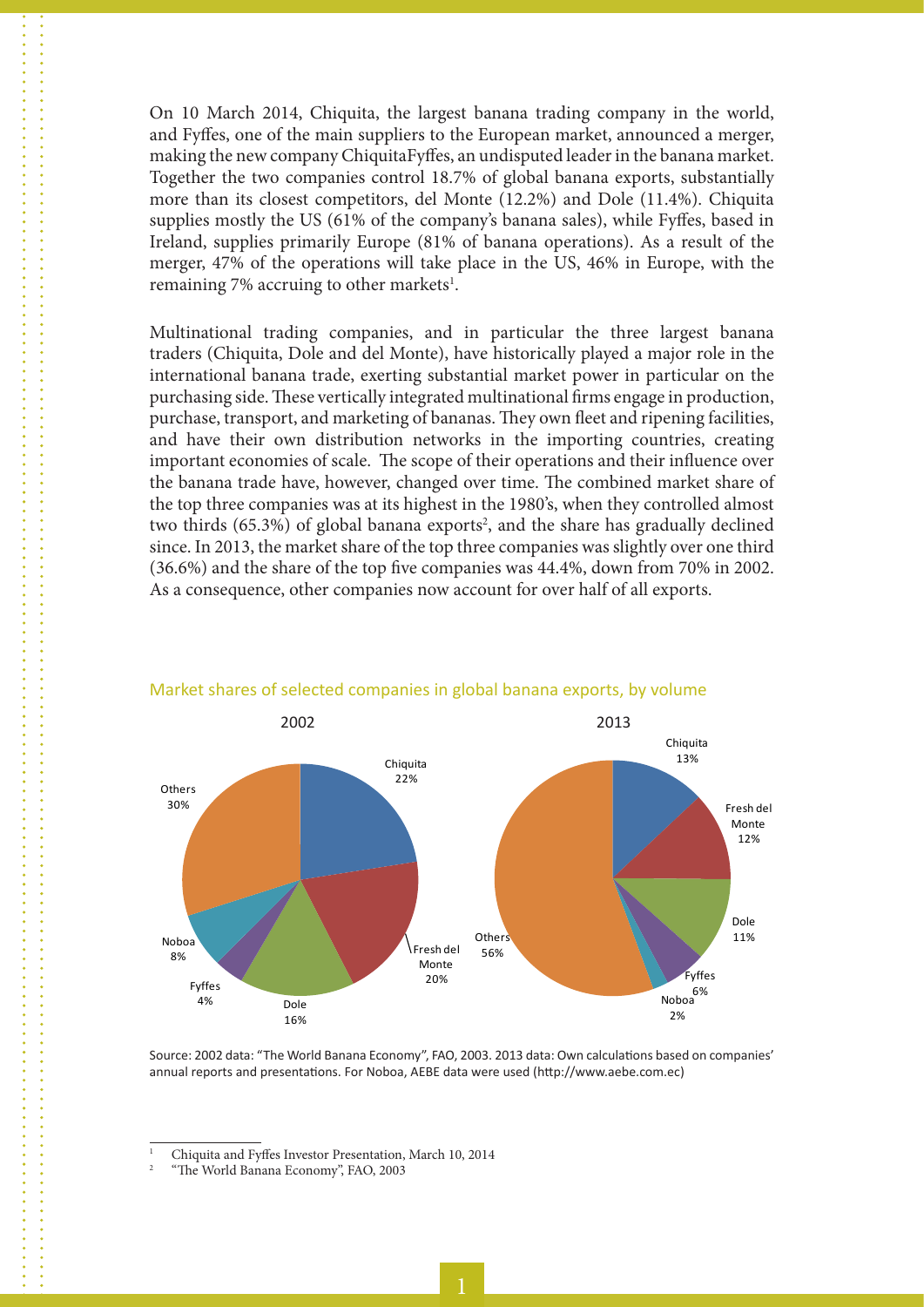The decline in the market share took place gradually during the 1990's and has continued since 2000. In 2002 Chiquita, Dole, del Monte and Fyffes controlled 62.4% of total banana exports, but the share declined to 42.3% in 2013. Noboa, the principal owner of Ecuador's Bonita Bananas brand, used to hold the dominant position as an exporter of bananas from Ecuador, however in recent years its participation declined. The company no longer ships bananas through Exportadora Bananera Noboa (EBN) due to legal problems facing the firm, and currently operates through a subsidiary, Truisfruit. In 2013 Truisfruit accounted for 7.8% of all banana shipments from Ecuador.

Chiquita suffered the largest relative decline in its market share over the period, from 22% in 2002 to 13% in 2013, while Fyffes increased its participation in the market from 4.1% to 5.7%.



## Chiquita's share in global banana exports, by volume

Source: Own calculations based on banana sales volumes in Chiquita's annual reports.

Over the past decade, the nature of the engagement of multinationals in the banana market has changed considerably. In the past, multinational companies owned a large number of plantations in Central and South America and other banana-producing regions. Since the 1980's they have divested a large share of their own production, replacing it with greater purchases from independent producers. For example, Chiquita has decreased the number of its plantations in Central America. Fyffesused to own plantations in Jamaica, Belize and the Windward Islands, but withdrew from production and switched to purchasing its bananas through contracts with producers<sup>3</sup>.

The disengagement from production was partly caused by legal and economic problems at the plantation level, but also reflects the change in market power along the banana value chain. Major supermarket chains in the US and EU have become important players in the global banana trade as they dominate the retail market in the main banana consuming countries and are also increasingly purchasing from

<sup>3</sup> "The World Banana Economy", FAO, 2003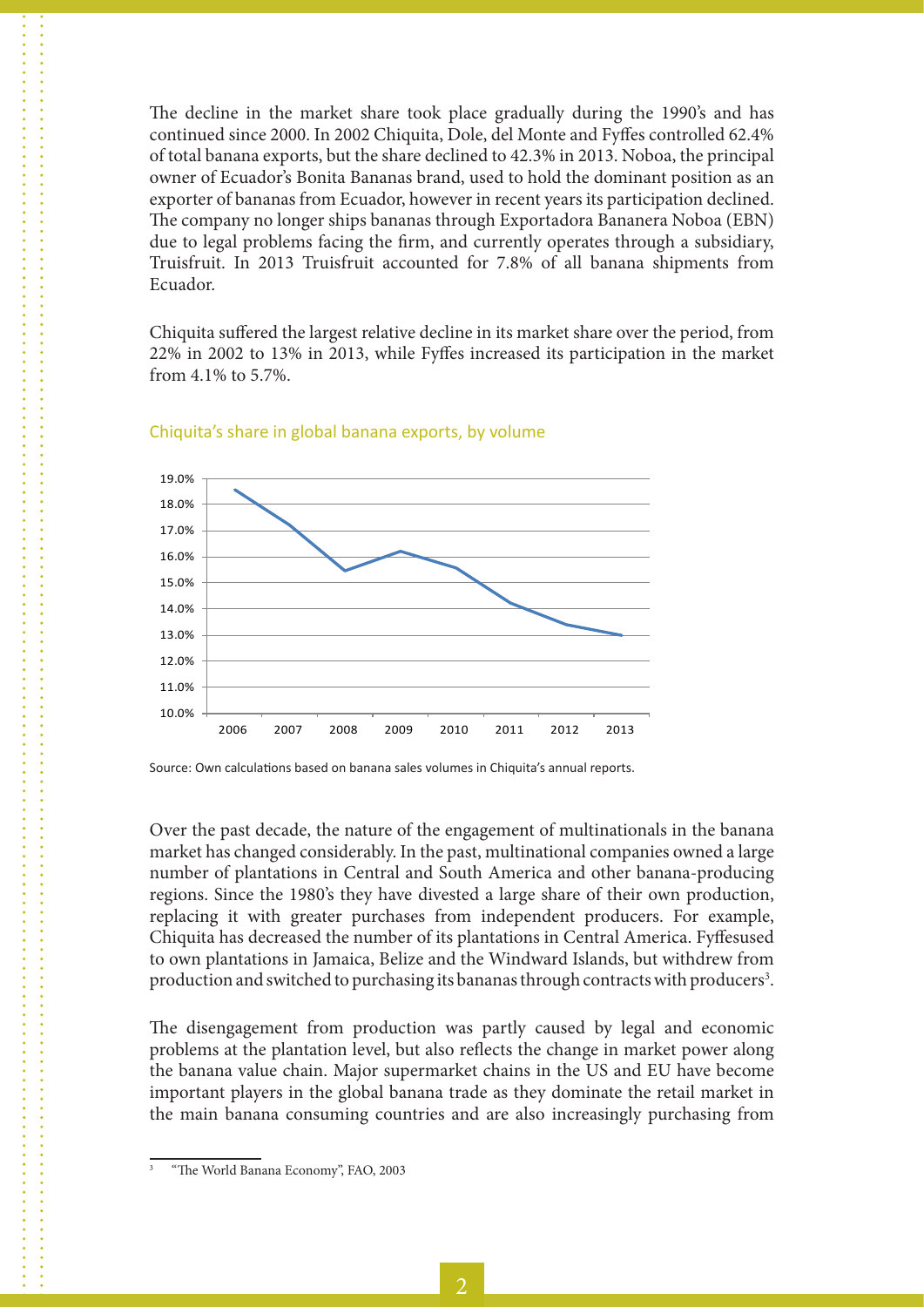smaller wholesalers or directly from growers. The shift of market power away from the major banana brands towards retailers was facilitated by the establishment of direct container liner services from South America to Europe and Russia, which are partially replacing specialized reefers as the preferred mode of transporting bananas. Moreover, there is also a notable trend towards less concentration among the exporting firms in the major banana producing countries. For example, in Ecuador, in 2004 the market was dominated by three top companies – Noboa, Dole y Reybanpac, but since then their market shares declined rapidly, and in 2013 their combined participation in Ecuador's total exports was only 23%4 . Moreover, between 2011 and 2012 the number of registered exporters jumped from 181 to 333<sup>5</sup>. Greater fuel efficiency of specialized container transport and improvement in port infrastructure meant lower entry barriers for new buyers. As a consequence, instead of being dominated by a small number of large, vertically integrated firms, banana markets are becoming more fragmented as new players are entering the market<sup>6</sup>.

Faced with fierce competition in downstream operations, multinationals are responding by paying greater attention to expanding marketing and distribution networks and focusing investments on logistics rather than production. Achieving operational savings and improving the efficiency of distribution and sales is therefore a key priority, and economies of scale can be derived from consolidating operations.

According to Chiquita and Fyffes, the main advantage of the merger was to achieve operational efficiencies and cost savings in procurement and logistics. Although ChiquitaFyffes has become the largest banana trading company, it is unlikely that the merger will give the new company sufficient market power to exert pressure over the banana market and influence either producer prices or import/wholesale prices, given the importance of other market actors, in particular in Europe and Russia. ChiquitaFyffes' dominance will probably be felt more in the US market, where Chiquita's sales are concentrated. However, in the European market the competition among importers is more intense, as Dole and Del Monte are the large players followed by Fyffes and a number of smaller companies. It remains to be seen whether the shifts in the company's operations will imply any changes to the structure of banana trade, depending in particular on the sourcing strategy of the company and the reaction of other companies involved in banana trade.

<sup>4</sup> AEBE data: http://www.aebe.com.ec

<sup>5</sup> "Análisis semanal de economía y política de Ecuador: Banano", Grupo Spurrier, Año XLIII # 15 / Abril 16, 2013

<sup>6</sup> Richard Bright, document prepared for the Second conference of the World Banana Forum in Guayaquil, Ecuador, 28-29 February 2012